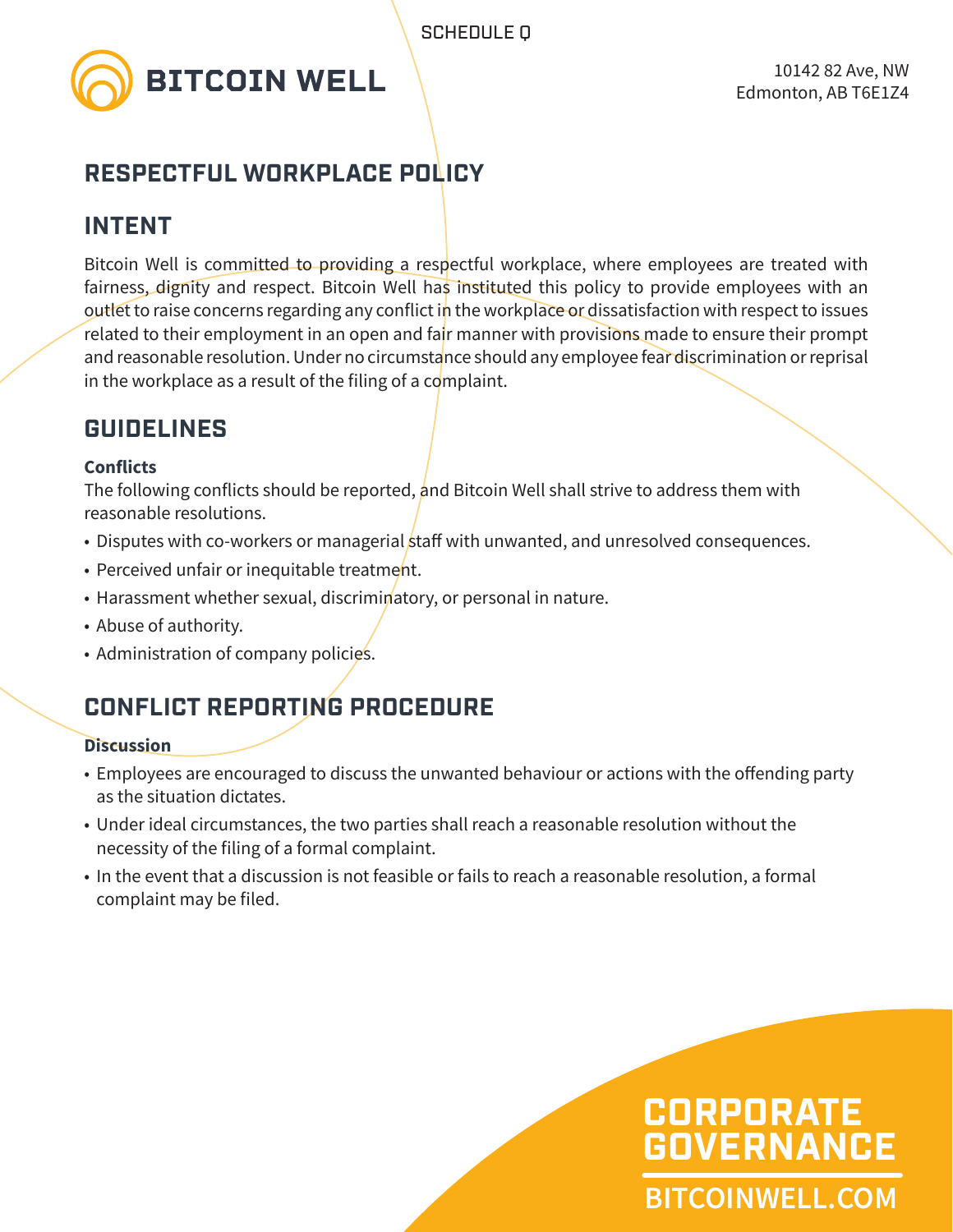

#### **Reporting**

- Complainants should record the details of the unwanted circumstance(s), the names of any applicable witnesses, and any attempts made to resolve the issue heretofore.
- Formal complaints stemming from unresolved employee or managerial conflicts shall be submitted in writing with any pertinent documentation, to either a division manager, or Human Resources.
- Formal complaints shall be reviewed and investigated.
- Formal complaints must be submitted within 14 days from the date of the alleged incident(s).
- In all cases where formal complaints have been lodged, it is important to maintain a policy of strict confidentiality between the complainant and the responder (manager / HR). For investigative purposes, the offending party may be notified.
- Anonymous complaints shall not be reviewed.

## **EMPLOYEE EXPECTATIONS**

#### **Employees**

- Employees are required to fully comply with the Conflict Resolution Policy.
- Shall be treated fairly throughout the process, as either a complainant, or alleged offending party.
- Shall be responsible for maintaining confidentiality regarding their involvement, and the complaint itself.
- Shall cooperate with any investigations in relation to complaints.

#### **Management / Human Resources**

- Management and Human Resources shall be responsible for enacting preventative measures to ensure a workplace that is free from harassment, and for the communication of policy and procedures contained herein.
- Management and Human Resources shall receive and address properly filed complaints in an appropriate fashion.
- In the event that the complainant and the offending party are engaged in a subordinate-supervisor relationship, they may be physically removed from each other on a temporary basis, and may require a change in their reporting relationship.
- Investigate, or co-investigate any complaints, claims and documentation therein.
- Attempt to reach a reasonable resolution to the conflict.
- Inform the complainant and the offending party of possible resolutions available.

# **BITCOINWELL.COM CORPORATE GOVERNANCE**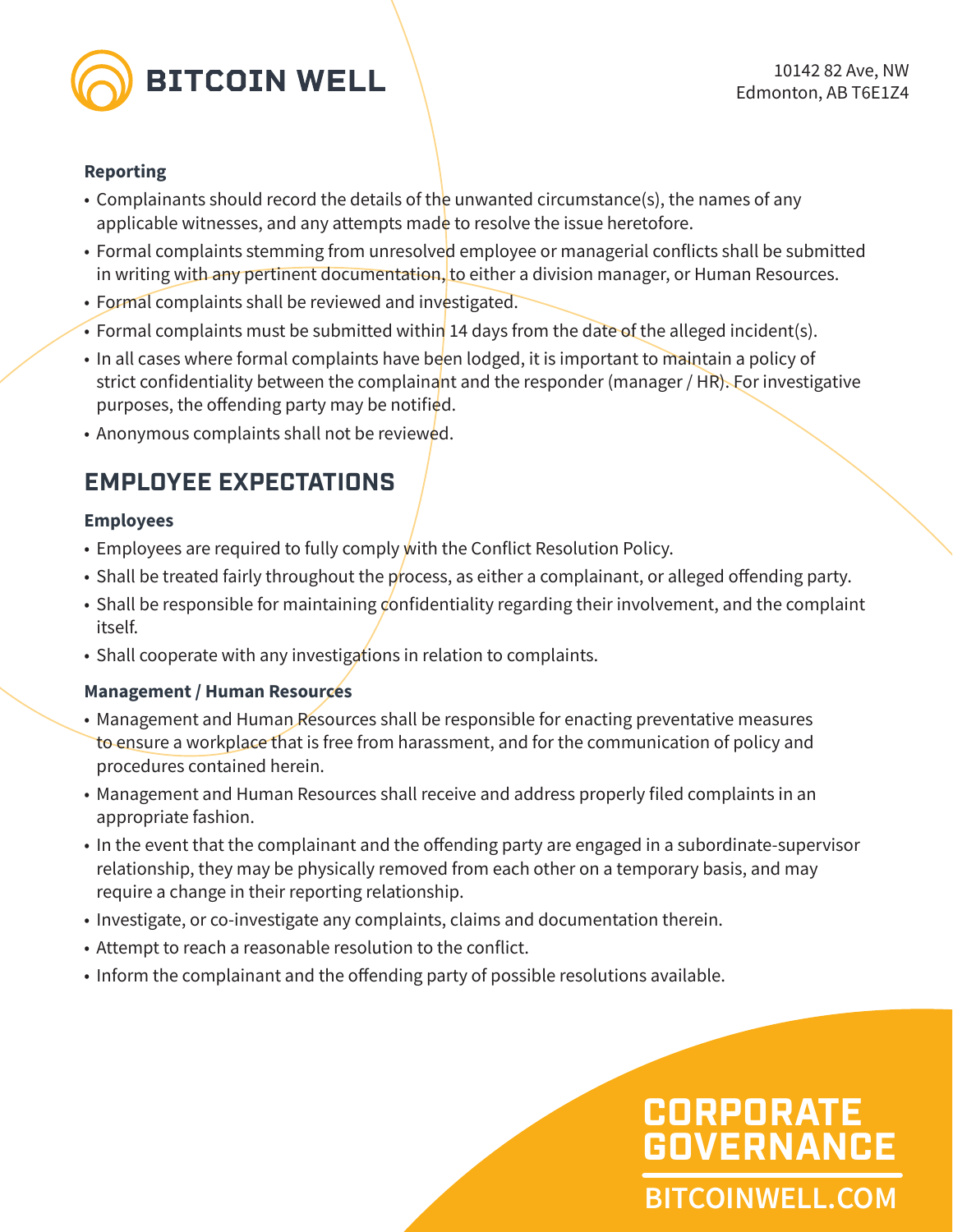

### **RESOLUTIONS**

- If an apology is made by the offending party, and the complainant accepts the apology, this may be viewed as a reasonable resolution.
- All attempts shall be made to reach a reasonable resolution through mediation of the complaint with both parties' involvement.

#### **Where the complaint is substantiated:**

In the event that a complaint is substantiated and a reasonable solution to halt the unwanted behaviour or action through mediation is not possible, the following actions shall be taken for the offending party:

- Written warning/reprimand.
- Education and training.
- Suspension.
- Termination of Employment.

#### **Where the complaint is not substantiated:**

In the event that a complaint is not substantiated due to lack of evidence or other reasons, both parties shall be informed with the rationale used. The complainant shall be notified first.

Both parties should be reminded that an unsubstantiated complaint does not necessarily mean that it was filed under false or frivolous pretenses.

A complainant may request that the investigation be reopened in the event that pertinent new evidence can be provided, or a reprisal due to the allegation has occurred.

### **RECORDS**

Bitcoin Well shall keep on file all formal complaints, and the accompanying documentation, and the findings of any investigation.

Information from a previous investigation resulting in a substantiated complaint may be used for review and consideration purposes in the event of a new allegation.

# **BITCOINWELL.COM CORPORATE GOVERNANCE**